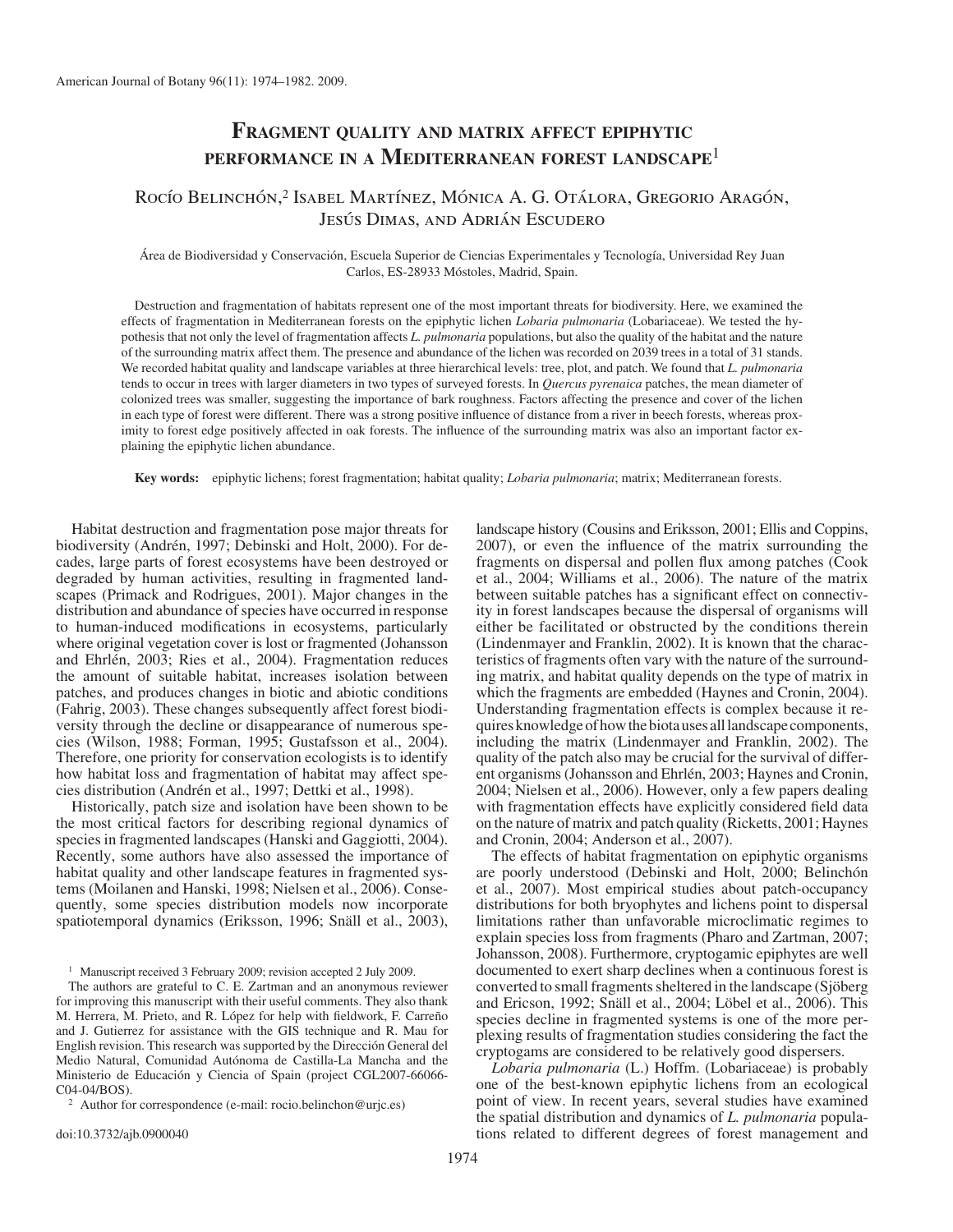alteration (Gu et al., 2001; Kalwij et al., 2005; Snäll et al., 2005). However, nothing is known about this species in the Mediterranean Basin, where the environmental conditions are especially adverse due to high water and light stress related to frequent extreme summer drought (Valladares, 2004). The Mediterranean Basin is characterized by a long history of forest fragmentation, degradation, and deforestation that has affected structure and function in most of its forests. A history of forest degradation and destruction together with the climatic constraints make this region an interesting model system for studying the effects of forest fragmentation (Scarascia-Mugnozza et al., 2000 ). Further, these conditions may become even more extreme due to global warming (Giménez-Benavides et al., 2007). These stressful conditions make the Mediterranean, fragmented forest landscape exceptionally useful for testing the effects of patch quality and the surrounding matrix on the performance of *L. pulmonaria* .

 Our main goal was to understand the effects of fragmentation in Mediterranean forests on *L. pulmonaria* populations across different spatial scales. We hypothesized that not only the level of fragmentation (i.e., patch size, isolation) affects *L. pulmonaria* populations, but also the quality of habitat (understood as patch longevity and type of forest) and the nature of the matrix. Consequently, we expected that forest type may differentially affect the performance of our epiphyte model and that this effect may be reduced or exacerbated depending on the nature of the matrix. Our study was carried out in central Spain where *L. pulmonaria* occurs in two different types of forest fragments: semideciduous endemic oak (*Quercus pyrenaica*) and beech (*Fagus sylvatica*) forests. Our specific objectives were (1) to determine the influence of quantity, isolation, and habitat quality on the presence and abundance of *L. pulmonaria*; (2) to know whether forest type influences the presence and abundance of this species, and (3) to determine the effects of the surrounding matrix.

## MATERIALS AND METHODS

*Study area*—The study site is comprised of ~5600 hectares in the Sierra de Ayllón, located in the easternmost tip of the Sistema Central Range in Spain (Fig. 1). At this location, *Fagus sylvatica* reaches its southern and western limit (41°13'N 3°21'W). The area located on the southern slope has been part of the Parque Natural Hayedo de Tejera Negra since 1978, whereas the northern slope is not currently protected. The climate is mediterranean with a mean annual temperature of  $8.6^{\circ}$ C and an annual rainfall of 1253 mm (climatic station Cerezo de Arriba, La Pinilla, 1500 m a.s.l), with a drought period from July to August mediated by summer storms. The study area consists of 31 isolated patches of two different forest types (23 *Fagus sylvatica* and 8 *Quercus pyrenaica* forest remnants) embedded in a matrix dominated by heathlands ( *Erica arborea* and *E. australis* ) and pine plantations ( *Pinus sylvestris* ). The fragments range from 0.75 ha to 209.80 ha, and the distances between patches range from 200 m to 8 km with a mean distance of 3.10 km (SD = 1.63). *Quercus pyrenaica* is a semideciduous oak almost entirely restricted to the Iberian Peninsula with some isolated populations in northern Morocco and on the southwestern tip of France. *Fagus sylvatica* is a deciduous tree widespread throughout western Europe.

 Fragmentation in our study area is mainly due to logging activities in the past. During the 16th to 19th centuries some forests were turned into pasture and heathlands. Logging and charcoal production were mainly practiced on Mediterranean oaks but also in beech forests. Forest loss and fragmentation have been intense, with well-preserved forests restricted to areas of difficult access. From the 1960s onward, most forests were clear cut and converted to pine plantations (Hernández and Sainz, 1978). Beech forests have been less affected by firewood extraction, being the best well-preserved forests in areas of difficult access.



 Fig. 1. Localization of the study area in the Sistema Central Range, Spain.

*Study species* —*Lobaria pulmonaria* is one of the most commonly used indicator species of unpolluted and undisturbed forest due to its assumedly limited dispersal ability (Werth et al., 2006) and its vulnerability to excessive light and/or high temperatures (Gauslaa and Solhaug, 2001). This lichen species is an epiphytic green-algae macrolichen with internal cephalodia containing *Nostoc* . It is widespread throughout the northern hemisphere, but their populations have declined considerably during the last century from forest management practices and air pollution (Rose, 1988; Purvis et al., 1992). In the Iberian Peninsula, it mainly occurs in the northern oceanic edge, although it does reach some mountainous places in the center and south. However, the species is currently declining in the Mediterranean region, where forests with mesic conditions are presently extremely rare for a variety of reasons such as wood extraction, grazing by cattle and meadow management (Martínez et al., 2003 ). Like many other lichens, *L. pulmonaria* can reproduce asexually in the form of relatively large vegetative soredia and/or isidia, and sexually by means of ascospores, which are formed in a later stage of thallus development ( Denison, 2003 ).

Sampling-The field work was carried out between 2006 and 2008. Field data were collected in both *Fagus sylvatica* and *Quercus pyrenaica* fragments. We identified forests fragments with orthophotos taken in 2003 (provided by the SIGPAC service of the Ministry of Agriculture http://www.mapa.es/es/sig/ pags/sigpac/intro.htm). The orthophotos were georeferenced using the program ArcGis 9.0 (ESRI Inc, 1999-2005), a geographic information system (GIS). The landscape included 31 forest remnants, which were identified and georeferenced in the field. We assigned the forest type according to the dominant tree species (>90%). We considered two fragments different when there was at least 40 m of unsuitable habitat between them (Hanski et al., 1994) (Fig. 2A). For each fragment, we recorded a set of predictor variables, summarized in Table 1, using the program ArcView GIS version 3.1 (ESRI). To calculate geometric parameters, we used the X-Tools Extension in ArcView GIS 3.1 for Windows. The topographic parameters were derived from the digital elevation model of Sierra de Ayllón (100 m of pixel resolution). The connectivity of suitable patches was calculated following Hanski et al. (1994):  $S_i = \sum \exp(-\alpha d_{ij}) \cdot A_j(i_{\neq j})$ , where  $A_j$  is the area of patch *j* (ha),  $d_{ij}$  is the distance between centroids of patches  $i$  and  $j$ , and  $\alpha$  is the parameter of the exponential distribution setting the influence of distance on connectivity. We used centroid-to-centroid distance because the study patches were relatively small compared to the scale of the landscape. The value of  $\alpha$  was set to 1 because dispersal abilities were unknown (Johansson and Ehrlén, 2003). Additionally, given that the matrix may influence the dispersal of organisms as well as the quality of remnant patches, we categorized habitat between forest fragments into two categories: heathland and pine plantations. We also estimated the percentage of patch perimeter covered by pine or heathland.

Within each fragment, we randomly located  $20 \times 20$  m<sup>2</sup> plots to survey the forest stand quality. The number of plots that we placed in each fragment depended on the size of the fragment and ranged from 1 to 14 (Appendix S1, see Supplemental Data with the online version of this article). We located plots at different altitudes, aspects, and forest structure to estimate variability within the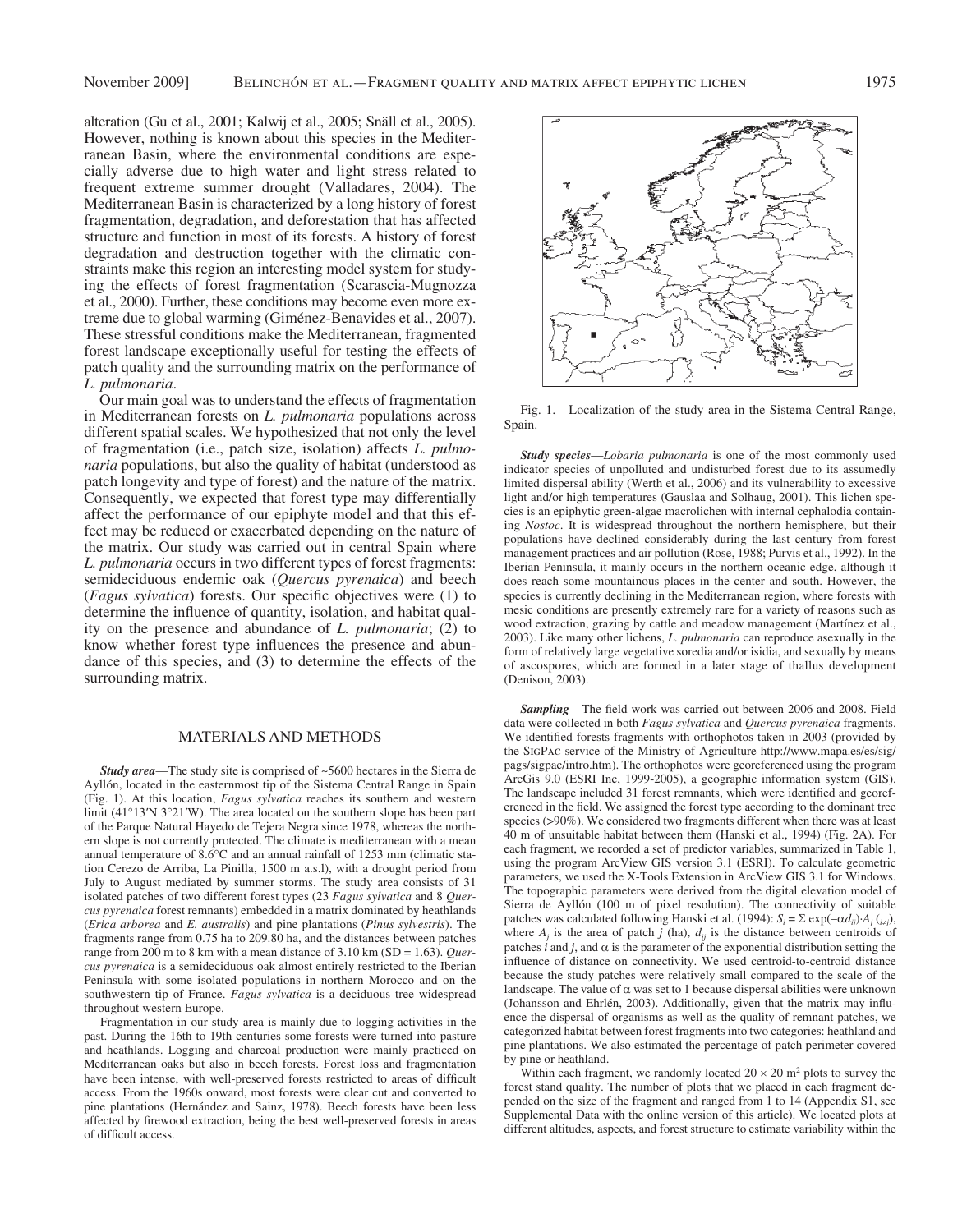

 Fig. 2. Maps of the study area with the surveyed stands in the Sistema Central Range in Spain. (A) distribution of the 31 forests patches divided into *Fagus sylvatica* and *Quercus pyrenaica* forests; (B) distribution of the 23 patches of suitable substrate for *Lobaria pulmonaria* after combining oak and beech fragments that are in contact.

patch. On the basis of our field experience and on results of a project on the demography of *L. pulmonaria* along the Iberian Peninsula, we established a threshold size for each host tree species. This size was the minimum size in which we have found a lichen specimen: 7 cm for oaks and 9 cm for beeches. We counted the total number of trees and calculated the mean diameter at base height (dbh) for each plot. Variables such as distance to the fragment edge and distance to the nearest permanent water source of each plot were estimated using a geographic information system (ArcView GIS version 3.2 for Windows).

 We also collected data on each tree in each plot for the following variables: diameter at tree base (dbb), dbh, tree species (oak or beech), and tree status (alive or dead). In each tree, presence of *L. pulmonaria* was recorded and the cover of the lichen species below 2 m height was measured in square centimeters because *L. pulmonaria* rarely grows above this height in the studied area (I. Martínez and G. Aragón, personal observations). Cover values were estimated by drawing *L. pulmonaria* thallus on transparent plastics in the field. *Lobaria pulmonaria* cover was then calculated by means of an image analyzer (ImageJ 1.36b, National Institutes of Health, Bethesda, Maryland, USA).

 Twenty-seven environmental variables were derived from the different spatial levels. Only nine predictors were included in our models to predict the distribution of *L. pulmonaria* , because we excluded environmental predictors with correlations > 0.7 to avoid multicollinearity problems (Table 1).

*Data analysis* — The effect of the nine environmental predictors at each hierarchical spatial scale (patch, plot, and tree) for the occurrence and abundance of *L. pulmonaria* on each tree were modeled by fitting a generalized linear mixed model (GLMM) ( McCullagh and Nelder, 1989 ). Similarly, we modeled the percentage of trees colonized and the cover of this lichen at the plot level. This modeling approach was chosen because our data had an unbalanced and hierarchical structure with trees nested within plots and plots nested within patches. A hierarchical data structure implies a correlation between data points at different scales, inflating the error degrees of freedom and increasing the chance of making a type I error. To overcome these problems, we analyzed the data using a multilevel approach and, when necessary, considered plots and patches as random factors and applied mixed modeling ( Verbeke and Molenberghs, 1997). Predictors were included as explanatory variables (fixed factors), and patch and plot were included as random sources of variation. Because the data tended to be overdispersed in some cases, we used the quasi-likelihood approach to overcome possible difficulties (Guisan et al., 2002). The significance of each predictor was estimated by means of an analysis of deviance (Guisan et al., 2002). For the presence and number of trees with *L. pulmonaria*, we fitted the mixed models using the binomial estimation, a "logit" link function, and setting the variance to "1-mean". For *L. pulmonaria* cover, we used a Poisson distribution, with a "log" link function and setting the variance to "mean". Effects of random factors were tested using the Wald *Z* -statistic test.

 We tested two different model extensions given that both beech and oak are suitable host trees for *L. pulmonaria* . First, we mapped the spatial distribution of suitable forest fragments as the sum of both beech and oaks fragments when they were in contact (23 fragments) (Fig. 2B). We tested whether spatial distribution of suitable forests stands, irrespective of whether they were beeches or oaks, improved model fit. Second, we analyzed the behavior of *L. pulmonaria* in both beech and oak forests separately. We tested which variables gave the best model fit on each type of forest. Furthermore, we determined the most relevant predictors of the presence and cover of *L. pulmonaria* at two different scales, at plot and tree level.

 All GLMM computations were performed using SAS Macro program GLIMMIX, which iteratively calls SAS Procedure Mixed until convergence (GLIMMIX ver. 8 for SAS/STAT; available at http://www.sas.com.techsup/ download/stat/).

 Table 1. List of the environmental variables recorded at the patch, plot, and tree level at the study area in the Sistema Central Range, Spain. The nine variables included in the model analysis are marked with an asterisk.

| Patch level                                                                                                                                                                                                                                                                                                                                                                                                 | Plot level                                                                                                                                          | Tree level                                                                            |
|-------------------------------------------------------------------------------------------------------------------------------------------------------------------------------------------------------------------------------------------------------------------------------------------------------------------------------------------------------------------------------------------------------------|-----------------------------------------------------------------------------------------------------------------------------------------------------|---------------------------------------------------------------------------------------|
| Perimeter (m)<br>Area (ha) $*$<br>Perimeter/Area<br>Maximum aspect (degrees)<br>Minimum aspect (degrees)<br>Mean aspect (degrees)<br>Maximum slope (degrees)<br>Minimum slope (degrees)<br>Mean slope (degrees)<br>Maximum altitude (m a.s.l.)<br>Minimum altitude (m a.s.l.)<br>Mean altitude (m a.s.l.)<br>Altitudinal range (m)<br>Connectivity *<br>Pine perimeter $(\%)^*$<br>Heath perimeter $(\%)$ * | Distance from edge $(m)$ *<br>Distance from river $(m)$ *<br>Altitude (m)<br>Slope (degrees)<br>Mean dbh (cm)<br>Mean dbb (cm)<br>Number of trees * | $Dbh$ (cm) $*$<br>$Dbb$ (cm)<br>State (alive, dead)<br>Tree species *<br>(beech, oak) |

#### RESULTS

*Lobaria pulmonaria* occupied 562 of the 2039 sampled trees, having a strong preference for oak trees ( $n = 569$ ; 42% colonized) compared to beech ( $n = 1470$ ; 22% colonized) (randomization test with 5000 permutations;  $p = 0.0032$ ). Because *L. pulmonaria* tended to occur on trees with larger diameters, its preference for oaks should be even greater because oaks are significantly smaller than beeches in our study area (Table 2, Fig.  $3A$ ).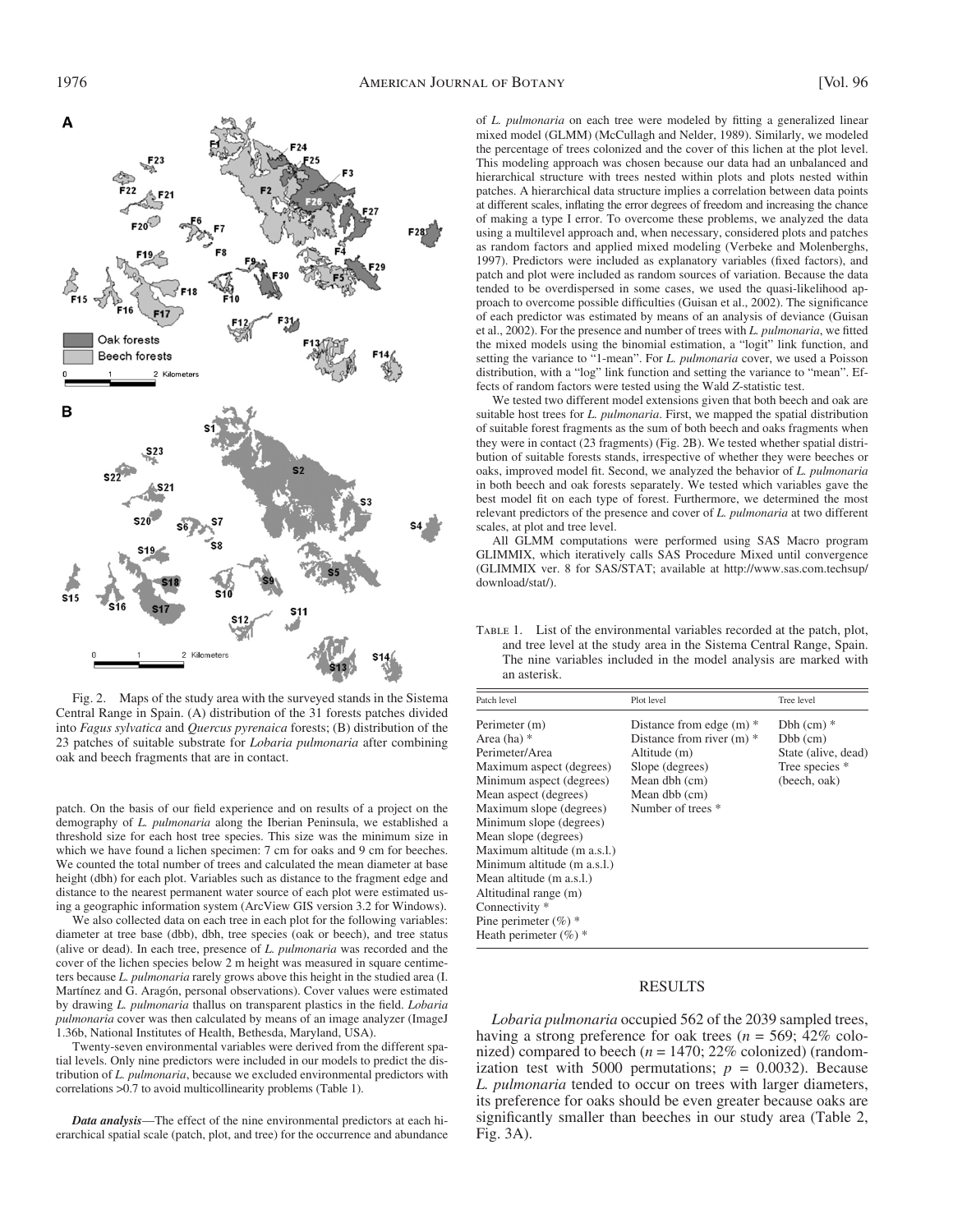Table 2. Mean dbh ± SE of trees with and without *Lobaria pulmonaria* in study area in the Sistema Central Range, Spain. All comparisons are significantly different (randomization test with 5000 permutations;  $p < 0.05$ ). *n* = total number of trees

| Variable      | With L. pulmonaria (n) | Without $L.$ pulmonaria $(n)$ |
|---------------|------------------------|-------------------------------|
| All trees     | $29.56 \pm 0.78$ (562) | $20.39 \pm 0.29$ (1477)       |
| Beech forests | $36.52 \pm 1.08$ (322) | $21.83 \pm 0.35$ (1148)       |
| Oak forests   | $20.21 \pm 0.81$ (240) | $15.40 \pm 0.31$ (329)        |

Most of the environmental variables did not differ significantly between both types of forests (Table 3). However, it is worth noting that some of the differences were relevant. For instance, beech patches were located at higher altitudes and in areas with steeper slopes. They were also more connected than oak fragments, and they were more often surrounded by heathland areas. Moreover, the plots in oak forests presented a higher tree density (Table 3).

 When we considered suitable forest fragments for *L. pulmonaria* as the sum of both beech and oak fragments, the results of mixed models at tree level showed that tree diameter is the most important variable explaining the occurrence and cover of this lichen, although distance to a river and surrounding matrix of pine plantations were also important predictors (Table 4). In addition, the occurrence of *L. pulmonaria* was influenced by the interaction between tree species and dbh. The percentage of occupied trees and the cover of the species at the plot level were significantly affected by the interaction between the number of trees per plot and the tree species (Table 4, Fig. 3B).

 On the other hand, the major factors that determined the occurrence and cover of *L. pulmonaria* differed between the two forest types (Table 5). In the case of beech forests, the proximity to a river and large tree diameters were the main factors that increased the occurrence and cover of *L. pulmonaria* at tree level. However, at plot level, no variables accounted for the variation in the data (Table 5). In oak forests, *L. pulmonaria* had a higher cover and probability of occurrence in larger diameter trees and near the edge of the patches at both tree and plot level. Moreover, *L. pulmonaria* cover decreased significantly when the percentage of heathland around the oak patch was higher at the tree level (Table 5). Furthermore, surrounding heathland showed a weak effect on the occurrence of *L. pulmonaria* as well as on the percentage of occupied trees.

## DISCUSSION

 Our results suggest that in fragmented landscapes, the habitat quality (i.e., tree species and stand structure) and the nature of the surrounding matrix exert an influence at different scales than other features considered critical in the behavior of species in fragmented landscapes, such as patch size and isolation. Our study suggests that *L. pulmonaria* is sensitive to a decrease in habitat quality linked to habitat fragmentation. Patch longevity (represented in our case as the mean diameter of the trees) is more important than distance between patches as in other studies (Keymer et al., 2000). However, Gu et al. (2001) pointed out that remnant populations of a lichen species might reflect the delay between habitat fragmentation and the extinction of local populations. Tree size seemed to be the most important predictor for the maintenance of populations of *L. pulmonaria* in each type of forest. Furthermore, forest structure, proximity



 Fig. 3. Relationship of the presence of *Lobaria pulmonaria* and the percentage of occupied trees per plot between oak and beech trees in the Sistema Central Range in Spain. Data represent (A) dbh values for each sort of forest and (B) percentage of occupied trees in relation to the number of trees per plot in each sort of forest. The mean dbh and the percentage of occupied trees differed significantly between beech and oak forests (randomization test with 5000 permutations;  $p < 0.05$ ).

to a permanent water source, as well as distance to the edge were important characteristics at the plot level to ensure the development of the species. We found that the distribution of *L. pulmonaria* differed between tree host species, which has been shown for other lichen epiphytes (McCune, 1993; Snäll et al., 2004 ). In fact, responses of lichen species to habitat fragmentation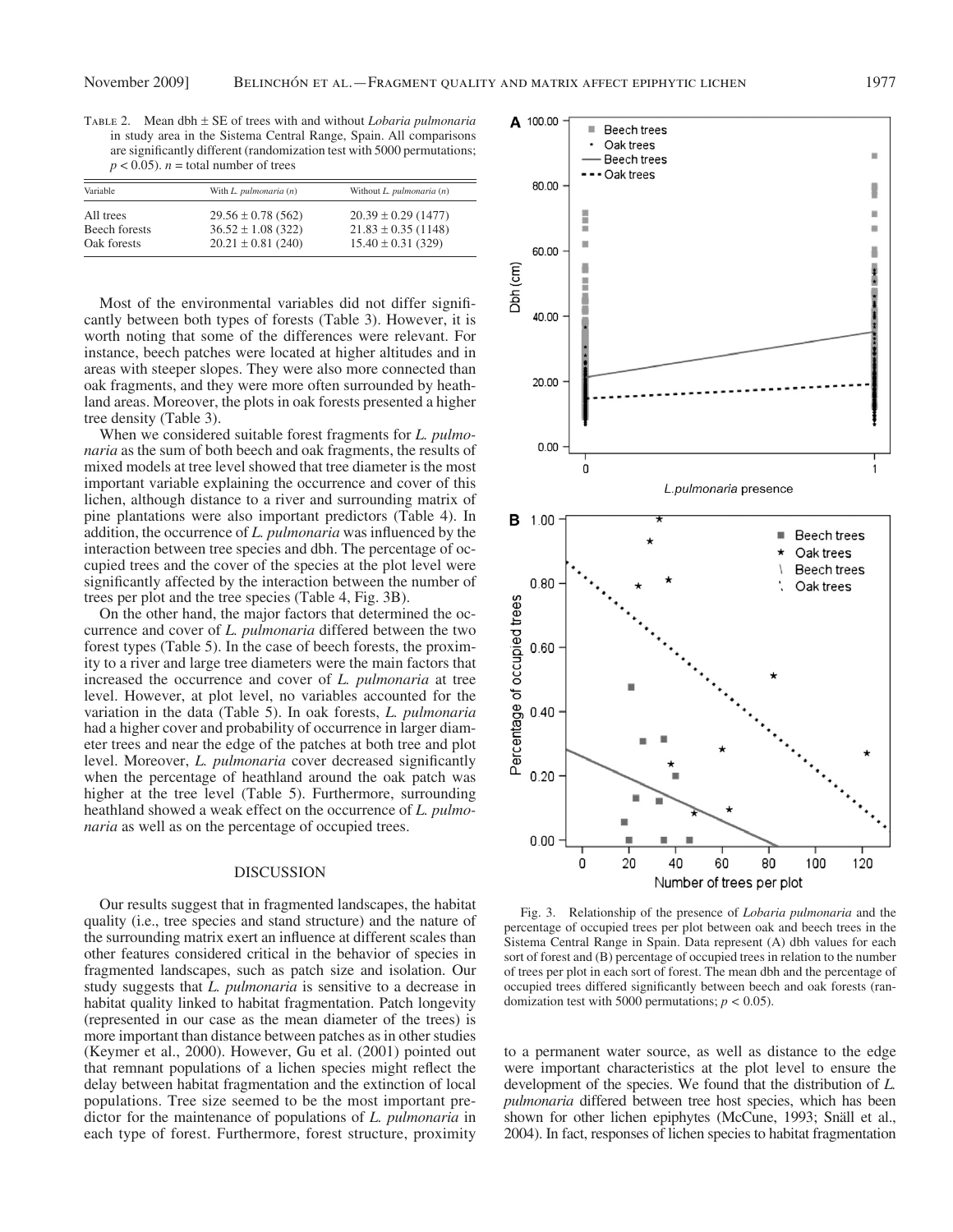Table 3. Mean values and standard deviations of each environmental variable measured at each of three levels (A-C) for both oak and beech forests in the study area in the Sistema Central Range, Spain. Boldfaced values denote significant differences (randomization test with 5000 permutations;  $p < 0.05$ ).

| Variable                   | Beech stands        | Oak stands           | $\boldsymbol{p}$ |
|----------------------------|---------------------|----------------------|------------------|
| A) Patch level             |                     |                      |                  |
| Area, ha                   | $22.40 + 44.14$     | $21.64 + 22.53$      | 0.267            |
| Perimeter, m               | $5.45 \pm 8.30$     | $5.22 \pm 4.55$      | 0.832            |
| Perimeter/Area             | $0.38 + 0.16$       | $0.27 + 0.12$        | 0.076            |
| Maximum slope, degrees     | $42.94 \pm 16.30$   | $25.67 \pm 5.83$     | 0.012            |
| Minimum slope, degrees     | $14.34 + 14.78$     | $8.00 + 6.64$        | 0.173            |
| Mean slope, degrees        | $29.45 + 13.96$     | $16.11 + 3.83$       | 0.065            |
| Maximum aspect. degrees    | $276.02 \pm 82.93$  | $282.23 \pm 94.99$   | 0.003            |
| Minimum aspect, degrees    | $89.00 \pm 107.78$  | $96.94 \pm 110.12$   | 0.195            |
| Mean aspect, degrees       | $195.39 \pm 85.25$  | $184.49 \pm 90.96$   | 0.003            |
| Maximum altitude, m a.s.l. | $1725.35 + 93.37$   | $1639.25 + 97.25$    | 0.003            |
| Minimum altitude, m a.s.l. | $1528.04 \pm 93.00$ | $1504.13 \pm 97.44$  | 0.003            |
| Mean altitude m a s 1      | $1626.54 \pm 78.89$ | $1562.69 \pm 95.62$  | 0.002            |
| Connectivity               | $67.93 \pm 36.65$   | $108.57 \pm 66.17$   | 0.045            |
| Pine perimeter             | $10.08 \pm 16.61$   | $44.30 \pm 39.07$    | 0.758            |
| Heath perimeter            | $72.92 \pm 27.53$   | $22.20 \pm 19.15$    | 0.008            |
| B) Plot level              |                     |                      |                  |
| Distance from edge, m      | $45.56 + 45.48$     | $23.89 \pm 17.89$    | 0.141            |
| Distance from river, m     | $661.51 \pm 501.55$ | $310.46 \pm 447.84$  | 0.061            |
| Altitude, m                | $1606.31 \pm 91.50$ | $1582.50 \pm 125.36$ | 0.002            |
| Slope, degrees             | $18.33 \pm 6.53$    | $17.23 + 5.00$       | 0.009            |
| Number of trees            | $29.35 \pm 14.60$   | $53.60 \pm 29.95$    | 0.042            |
| C) Tree level              |                     |                      |                  |
| Dbh, cm                    | $25.13 \pm 15.34$   | $16.64 + 7.35$       | 0.004            |
|                            |                     |                      |                  |

may differ between life-history traits, forest type, cutting intensity, and regions (McCune, 1993; Coxson and Stevenson, 2005).

 Classical metapopulation theory assumes that patch size and connectivity are important in determining species distribution ( Hanski and Gaggiotti, 2004 ). However, habitat fragmentation, estimated by patch size and connectivity, did not account for a substantial amount of the variation in the distribution of *L. pulmonaria* . In our study, larger patches did not support larger populations of this lichen nor imply a higher number of potential host trees. In fact, for many specialized lichen species, the lack of suitable substrate probably affects their local presence and abundance (Uliczka and Angelstam, 1999). In recent epiphyte studies, connectivity is a common predictor of species presence, which has been related to a supposedly limited capability of these organisms to disperse at the regional and local scales (Gu et al., 2001; Snäll et al., 2005; Löbel et al., 2006). Our results showed that connectivity among patches was not correlated with *L. pulmonaria* distribution, suggesting that the landscape configuration may not influence the dispersal of this species. This lack of importance of connectivity in lichen dynamic is in agreement with Eriksson (1996), which suggests that time is more important than spatial factors in the dispersal process for slowly growing species.

 Although the present landscape structure may not be an important factor affecting *L. pulmonaria* performance, the surrounding matrix is an important factor for explaining the abundance of this epiphytic lichen. Few studies have focused on the matrix, although changes in the structure of the landscape matrix are to known to affect habitat quality ( Haynes and Cronin, 2004). In our study, coniferous matrix habitats exerted a negative influence on *L. pulmonaria* cover (Table 4). Coniferous forest was previously shown to be a filter for dispersing propagules, affecting the presence of two other epiphytic

lichens (Johansson and Ehrlén, 2003). In addition, heathlands surrounding oak patches also negatively affected the cover of *L. pulmonaria* . Changes in microclimatic conditions within a patch may be associated with exposure to the differing conditions of the surrounding matrix and are likely to depend on the type of matrix (Ries et al., 2004). Oak forests are located in drier conditions than beeches, and a matrix dominated by heaths may imply greater insolation exposure and more intense drying during the limiting summer season. This hardening of the environmental conditions might not only affect the growth of *L. pulmonaria* , but also prevent development in the early stages after the arrival of the propagules. Johansson (2008) makes a literature review of the consequences of different disturbances on epiphytic lichens in boreal forests. In relation to edge effects, he pointed out that the influence of the edge on the epiphytic lichen species depend on the edge conditions. A heath matrix may be considered a "hard" edge because oak patches are exposed to open ground, changing the microclimate and irradiance levels of the oak patch, which can affect the metabolic activity of the lichens (Palmqvist and Sundberg, 2000).

 Another measure of the habitat quality was the tree diameter, which reflects how long the tree has been available for colonization (Riiali et al., 2001). Many epiphytic lichens and bryophytes need old trees for their persistence, because the colonization process is slow (Kuusinen, 1996; Snäll et al., 2003). Although *L. pulmonaria* was related to large tree diameter in both tree species, beech trees needed a greater diameter than oak trees to favor the colonization of the species as suggested by the significant interaction between tree species and dbh (Table 4). Beech trees have very smooth bark with some crevices when they are very old, whereas oak trees have rough bark even when young. Dispersing propagules are more likely to get caught in the cracks and crevices of trees with rough bark than in trees with smooth bark (Barkman, 1958; Gu et al., 2001).

 We also obtained some unexpected results related to the edge effect in oak fragments. The incidence, cover, and number of occupied trees by *L. pulmonaria* increased in plots closer to the edge. Oak forests in the studied area are mostly restricted to small patches but contain some scattered big trees with high cover of *L. pulmonaria* (I. Martínez and G. Aragón, personal observations). They probably originated in old dehesas, which are pasture habitats with some remaining trees. Abandonment of past management activities during the second half of the last century is associated with the recovery of these oak forests. These trees might behave as sources of propagules and may dilute the expected edge effect. Our results have shown that oak trees did not need to have a large diameter to maintain *L. pulmonaria* populations (online Appendix S2). In this sense, although the plot level was dominated by small oak trees, the presence of some trees that act as sources of propagules is critical for determining the total cover of *L. pulmonaria* . Several studies have shown negative consequences of edge effect on some lichen species, especially cyanolichens, which are particularly vulnerable because of their dependence on high moisture conditions and their intolerance to high light environments ( Renhorn et al., 1997; Belinchón et al., 2007). However, less clear is how tripartite cyanolichens, such as *L. pulmonaria* , which is comprised of a fungal biont, a green-algal photobiont, and a cyanobacterium enclosed in cephalodia, respond to edge effects. The presence of a green-algal photobiont appears to give *L. pulmonaria* much greater flexibility in its ecological amplitude (Goward et al., 1994). This photobiont probably is responsible for its relatively plastic response to survival in increased light exposure and low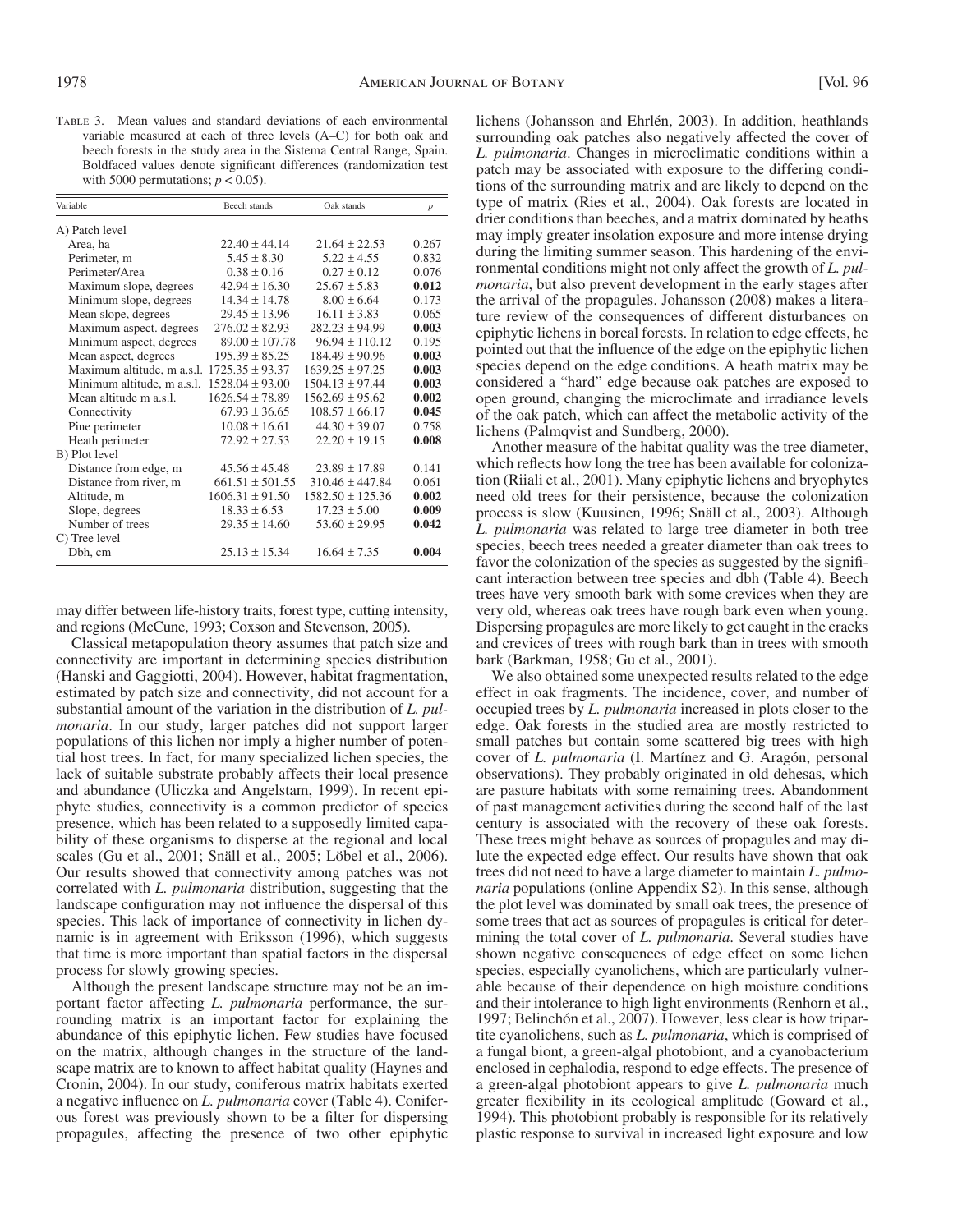Table 4. Results from generalized linear mixed model examining *Lobaria pulmonaria* traits at the (A) tree and (B) plot levels in the Sistema Central Range in Spain. Oak and beech forests are considered as a suitable habitat. The tree species variable is related to the host tree and not with the dominant tree species in the fragment. df = degrees of freedom estimated using the formula  $n - 1$ ; sign = sign of the coefficient of the variable in the model. Data represents the Wald-type *F*-statistic (Wald Z-statistic for random factors). Boldfaced values represent significant factors.

|                           |      | Cover of L. pulmonaria |          |                  | Occurrence of L. pulmonaria |       |                  |  |
|---------------------------|------|------------------------|----------|------------------|-----------------------------|-------|------------------|--|
| <b>Fixed factors</b>      | df   | Sign                   | $\cal F$ | $\boldsymbol{p}$ | Sign                        | F     | $\boldsymbol{p}$ |  |
| Area                      | 22   | —                      | 0.22     | 0.645            |                             | 0.05  | 0.833            |  |
| Connectivity              | 22   | $^{+}$                 | 0.01     | 0.941            | $^{+}$                      | 1.06  | 0.315            |  |
| $%$ Pine                  | 22   | $\qquad \qquad -$      | 5.22     | 0.032            |                             | 2.62  | 0.112            |  |
| % Heathland               | 22   |                        | 2.22     | 0.151            |                             | 0.51  | 0.484            |  |
| Distance from edge        | 61   | —                      | 0.79     | 0.376            |                             | 0.99  | 0.323            |  |
| Distance from river       | 61   | $\qquad \qquad -$      | 6.55     | 0.013            |                             | 4.84  | 0.031            |  |
| Number of trees           | 61   | $^{+}$                 | 0.88     | 0.369            | $^{+}$                      | 0.53  | 0.468            |  |
| Dbh                       | 2038 | $^{+}$                 | 85.76    | < 0.001          | $^{+}$                      | 42.76 | < 0.001          |  |
| Tree species              |      | $^{+}$                 | 25.63    | 0.124            | $^{+}$                      | 15.25 | 0.159            |  |
| $Dbh \times$ tree species | 2038 | -                      | 2.96     | 0.085            |                             | 3.95  | 0.047            |  |
| Random factors            |      |                        | Ζ        | $\boldsymbol{p}$ |                             | Ζ     | $\boldsymbol{p}$ |  |
| Suitable patch            |      |                        | 1.06     | 0.145            |                             | 0.52  | 0.300            |  |
| Plot                      |      |                        | 3.51     | < 0.001          |                             | 3.51  | < 0.001          |  |
| Residual (tree)           |      |                        | 31.45    | < 0.001          |                             | 31.31 | < 0.001          |  |
| B) Plot variables         |      |                        |          |                  |                             |       |                  |  |
|                           |      | Cover of L. pulmonaria |          |                  | % Occupied trees            |       |                  |  |

|                                       |    |        |      | <i>re</i> occupied trees |                          |                  |                  |
|---------------------------------------|----|--------|------|--------------------------|--------------------------|------------------|------------------|
| <b>Fixed factors</b>                  | df | Sign   | F    | p                        | Sign                     | $\boldsymbol{E}$ | $\overline{p}$   |
| Area                                  | 22 | $^{+}$ | 0.87 | 0.361                    | $\overline{\phantom{0}}$ | 0.47             | 0.498            |
| Connectivity                          | 22 | $^{+}$ | 1.32 | 0.263                    | $^{+}$                   | 0.09             | 0.766            |
| $%$ Pine                              | 22 | -      | 2.87 | 0.104                    | $\overline{\phantom{0}}$ | 2.68             | 0.116            |
| % Heathland                           | 22 | -      | 0.99 | 0.331                    |                          | 0.04             | 0.837            |
| Distance from edge                    | 61 | -      | 0.92 | 0.342                    | -                        | 0.60             | 0.443            |
| Distance from river                   | 61 | -      | 3.04 | 0.086                    | $\overline{\phantom{0}}$ | 2.42             | 0.125            |
| Number of trees                       | 61 | -      | 0.59 | 0.447                    | $\overline{\phantom{0}}$ | 0.92             | 0.342            |
| Number of trees $\times$ tree species | 61 | $^{+}$ | 5.99 | 0.017                    | $^{+}$                   | 6.65             | 0.012            |
| Random factors                        |    |        | Z    | p                        |                          | $\overline{ }$   | $\boldsymbol{p}$ |
| Suitable patch                        |    |        | 1.68 | 0.047                    |                          | 1.51             | 0.066            |
| Residual (plot)                       |    |        | 4.76 | < 0.001                  |                          | 4.39             | < 0.001          |

humidity to a certain degree (Renhorn et al., 1997; Kalwij et al., 2005; Coxson and Stevenson, 2007). Although some studies have indicated that *L. pulmonaria* is very sensitive to habitat changes (Gauslaa et al., 2001), this lichen prefers semi-open environments and avoids dark and dense forests (Renhorn et al., 1997; Hazell and Gustafsson, 1999). It is worth noting that individual thalli may persist for decades (Gu et al., 2001), which would mean that once a lichen is established, a population may persist as long as the host tree continues to exist. In this sense, Coxson and Stevenson (2005) evaluated growth rate responses of large and small thalli of *L. pulmonaria* in transplant experiments in old-growth forest stands. Growth rates of large *L. pulmonaria* thalli increased near forest edges. Thus, although *L. pulmonaria* has been treated as an old growth forest associate (Kuusinen, 1996; Gu et al., 2001), it appears to be relatively plastic in its response to environmental change. Taken together, our results suggest that residual populations on old trees may be able to dilute this expected edge effect.

 Finally, *L. pulmonaria* was linked to high humidity stands near rivers, at least in the case of beech forests. The Mediterranean region is characterized by pronounced hot and dry summers (Scarascia-Mugnozza et al., 2000; Castro, 2002). Therefore, in Mediterranean forests, humidity, and not light, is the main factor affecting distribution of epiphytic lichens (Valladares, 2004; Belinchón et al., 2007). High levels of humidity aid in the colonization and subsequent growth process therefore increasing the cover of epiphytes (Barkman, 1958; Snäll et al., 2004). The smooth bark of beech trees may be the reason *L. pulmonaria* was linked to high humidity areas in beech forests. Bryophyte cover increases in places with high humidity (i.e., near the river; I. Martínez and G. Aragón, personal observations), making better conditions for the attachment of propagules in trees with smooth bark. The relative importance of moisture on the colonization-extinction dynamics among trees within stands is, however, uncertain because a percentage of occupied trees was not related to moisture in the model. Colonization and growth conditions are favored near the river, but this might not guarantee that dispersed propagules reach suitable habitats.

 A priority for biodiversity conservation is to develop criteria, tools, and strategies for proper forest management. Our results may provide useful information for managing forested areas and evaluating the effect of fragmentation on biodiversity conservation. Moreover, this type of study enriches our knowledge about the status of threatened lichens and can help in the development of conservation guidelines for "noncharismatic" organisms in the future. From a conservation point of view, our study shows that better knowledge about the performance of this species in each host forest at the landscape and local scales is needed to ensure the survival of this lichen. *Lobaria pulmonaria* appears to be positively affected by tree diameter in each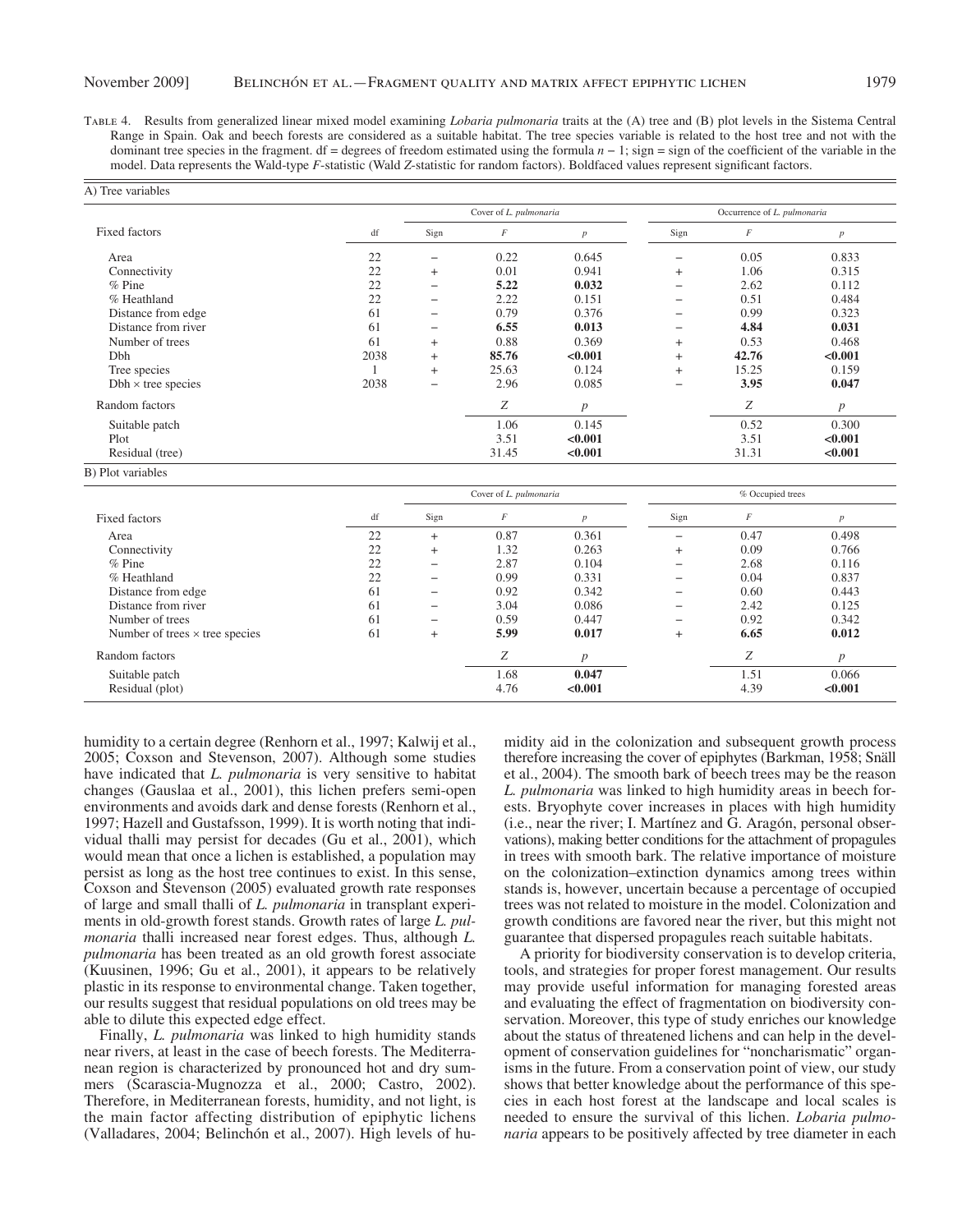TABLE 5. Generalized mixed linear models (A-D) for *Lobaria pulmonaria* data in beech forests and oak forests in the Sistema Central Range in Spain. df = degrees of freedom estimated using the formula  $n - 1$ ; sign = sign of the coefficient of the variable in the model. Data represent the Wald-type *F*-statistic (Wald *Z*-statistic for random factors). Boldfaced values represent significant factors.

| Variables                                       |            |                                                      | <b>Beech</b> forests |                  | Oak forests                         |                                |                          |                  |
|-------------------------------------------------|------------|------------------------------------------------------|----------------------|------------------|-------------------------------------|--------------------------------|--------------------------|------------------|
| A) Cover of L. pulmonaria on a tree             |            |                                                      |                      |                  |                                     |                                |                          |                  |
| <b>Fixed factors</b>                            | df         | Sign                                                 | $\cal F$             | $\boldsymbol{p}$ | df                                  | Sign                           | $\cal F$                 | $\boldsymbol{p}$ |
| Area                                            | 22         | $\qquad \qquad -$                                    | 0.71                 | 0.409            | $\overline{7}$                      | $\equiv$                       | 1.53                     | 0.256            |
| $%$ Pine                                        | 22         | $\overline{\phantom{0}}$                             | 1.44                 | 0.242            | 7                                   | $\ddot{}$                      | 2.05                     | 0.195            |
| % Heathland                                     | 22         | $\ddot{}$                                            | 0.05                 | 0.818            | $\overline{7}$                      | $\overline{\phantom{0}}$       | 6.87                     | 0.034            |
| Distance from edge                              | 51         | $\qquad \qquad -$                                    | 0.01                 | 0.932            | 9                                   | $\overline{\phantom{0}}$       | 8.16                     | 0.019            |
| Distance from river                             | 51         | $\overline{\phantom{0}}$                             | 4.95                 | 0.031            | 9<br>9                              | $\equiv$                       | 0.79                     | 0.399            |
| Number of trees per plot                        | 51<br>1476 | $\ddot{}$<br>$\ddot{}$                               | 0.01<br>75.91        | 0.930<br>< 0.001 | 561                                 | $\ddot{}$                      | 0.06                     | 0.805<br>< 0.001 |
| Dbh                                             |            |                                                      |                      |                  |                                     | $\ddot{}$                      | 24.68                    |                  |
| Random factors                                  |            |                                                      | $\boldsymbol{Z}$     | $\boldsymbol{p}$ |                                     |                                | $\boldsymbol{Z}$         | $\boldsymbol{p}$ |
| Patch                                           |            |                                                      | 0.93                 | 0.177            |                                     |                                | $\overline{\phantom{0}}$ |                  |
| Plot                                            |            |                                                      | 2.78                 | 0.003            |                                     |                                | 1.12                     | 0.132            |
| Residual (tree)                                 |            |                                                      | 26.54                | < 0.002          |                                     |                                | 15.90                    | < 0.001          |
| B) Occurrence of <i>L. pulmonaria</i> on a tree |            |                                                      |                      |                  |                                     |                                |                          |                  |
| <b>Fixed factors</b>                            | df         | Sign                                                 | $\cal F$             | $\boldsymbol{p}$ | df                                  | Sign                           | $\cal F$                 | $\boldsymbol{p}$ |
| Area                                            | 22         | $\qquad \qquad -$                                    | 1.74                 | 0.201            | $\overline{7}$                      | $\overline{\phantom{0}}$       | 1.01                     | 0.349            |
| $%$ Pine                                        | 22         | $\qquad \qquad -$                                    | 0.17                 | 0.687            | $\overline{7}$                      | $\ddot{}$                      | 2.17                     | 0.185            |
| % Heathland                                     | 22         | $\qquad \qquad +$                                    | 0.19                 | 0.670            | $\overline{7}$                      | $\qquad \qquad -$              | 4.15                     | 0.081            |
| Distance from edge                              | 51         | $\overline{\phantom{0}}$                             | 0.10                 | 0.756            | 9<br>9                              | $\overline{\phantom{0}}$       | 9.48                     | 0.013            |
| Distance from river                             | 51<br>51   | $\overline{\phantom{0}}$                             | 5.69<br>0.25         | 0.021<br>0.622   | 9                                   | $\overline{\phantom{0}}$       | 0.05                     | 0.826<br>0.915   |
| Number of trees per plot<br>Dbh                 | 1476       | $\ddot{}$<br>$\ddot{}$                               | 106.00               | < 0.001          | 561                                 | $\ddot{}$<br>$\ddot{}$         | 0.01<br>7.37             | 0.007            |
|                                                 |            |                                                      |                      |                  |                                     |                                |                          |                  |
| Random factors                                  |            |                                                      | $\boldsymbol{Z}$     | $\overline{p}$   |                                     |                                | $\boldsymbol{Z}$         | $\overline{p}$   |
| Patch                                           |            |                                                      | 0.74                 | 0.231            |                                     |                                | 0.42                     | 0.336            |
| Plot                                            |            |                                                      | 2.88                 | 0.002            |                                     |                                | 0.20                     | 0.420            |
| Tree                                            |            |                                                      | 26.45                | < 0.001          |                                     |                                | 15.91                    | < 0.001          |
| C) Cover of L. pulmonaria in a plot             |            |                                                      |                      |                  |                                     |                                |                          |                  |
| <b>Fixed factors</b>                            | df         | Sign                                                 | $\cal F$             | $\boldsymbol{p}$ | df                                  | Sign                           | $\cal F$                 | $\boldsymbol{p}$ |
| Area                                            | 22         | $\qquad \qquad -$                                    | 0.73                 | 0.404            | $\overline{7}$                      | $\ddot{}$                      | 0.08                     | 0.785            |
| $%$ pine                                        | 22         | $\overline{\phantom{0}}$                             | 0.78                 | 0.386            | $\boldsymbol{7}$                    | $\qquad \qquad +$              | 0.04                     | 0.847            |
| % heathland                                     | 22         | $\equiv$                                             | 0.01                 | 0.941            | $\overline{7}$<br>9                 | $\overline{\phantom{0}}$       | 0.97                     | 0.357            |
| Distance from edge<br>Distance from river       | 51<br>51   | $\overline{\phantom{0}}$<br>$\overline{\phantom{0}}$ | 0.68<br>1.09         | 0.414<br>0.300   | 9                                   | $\ddot{}$<br>$\qquad \qquad -$ | 2.97<br>0.64             | 0.119<br>0.446   |
| Number of trees                                 | 51         | $\ddot{}$                                            | 0.92                 | 0.342            | 9                                   | $\overline{\phantom{0}}$       | 69.37                    | < 0.001          |
|                                                 |            |                                                      |                      |                  |                                     |                                |                          |                  |
| Random factors                                  |            |                                                      | $\boldsymbol{Z}$     | $\boldsymbol{p}$ |                                     |                                | $\boldsymbol{Z}$         | $\boldsymbol{p}$ |
| Patch                                           |            |                                                      | 2.10                 | 0.018            |                                     |                                |                          |                  |
| Plot                                            |            |                                                      | 3.83                 | < 0.001          |                                     |                                | 1.22                     | 0.110            |
| D) % Occupied trees in a plot                   |            |                                                      |                      |                  |                                     |                                |                          |                  |
| <b>Fixed factors</b>                            | df         | Sign                                                 | $\cal F$             | $\boldsymbol{p}$ | $\mathrm{df}% _{H}=\mathrm{df}_{H}$ | Sign                           | $\cal F$                 | $\boldsymbol{p}$ |
| Area                                            | 22         | $\overline{\phantom{0}}$                             | 1.34                 | 0.259            | $\overline{7}$                      | $\equiv$                       | 1.63                     | 0.243            |
| % pine                                          | 22         | $\qquad \qquad -$                                    | 0.16                 | 0.688            | $\tau$                              | $\ddot{}$                      | 1.10                     | 0.328            |
| % heathland                                     | 22         | $\qquad \qquad +$<br>$\overline{a}$                  | 0.75                 | 0.397            | $\tau$<br>9                         | $\qquad \qquad -$<br>$\equiv$  | 5.38                     | 0.053            |
| Distance from edge                              | 51<br>51   |                                                      | 0.08                 | 0.775<br>0.099   | 9                                   |                                | 7.69                     | 0.022            |
| Distance from river<br>Number of trees          | 51         | $\overline{\phantom{0}}$                             | 2.81<br>0.33         | 0.566            | $\overline{Q}$                      | $\equiv$<br>$\ddot{}$          | 0.01<br>0.11             | 0.924<br>0.747   |
|                                                 |            |                                                      |                      |                  |                                     |                                |                          |                  |
| Random factors                                  |            |                                                      | $\boldsymbol{Z}$     | $\boldsymbol{p}$ |                                     |                                | $\boldsymbol{Z}$         | $\boldsymbol{p}$ |
| Patch                                           |            |                                                      | 1.80                 | 0.036            |                                     |                                |                          |                  |
| Plot                                            |            |                                                      | 3.52                 | < 0.002          |                                     |                                | 1.22                     | 0.110            |

forest type studied. However, not only do large trees guarantee the viability of this species, but habitat quality also needs to be controlled to ensure the colonization and development of *L. pulmonaria* in each forest stand. In beech forests, this lichen is favored by high moisture conditions. In oak forests, some edge effects may benefit *L. pulmonaria* on established thalli, but hard edges might adversely affect growth. However, the

most serious shortcoming in our understanding about the occurrence of *L. pulmonaria* in a fragmented forest landscape is a general lack of ecological knowledge about the dynamics of the lichen. Further studies are urgently needed about temporal processes, in particular the colonization process. Such information is needed to build a dynamic model to evaluate the fate of lichens under different ecological scenarios.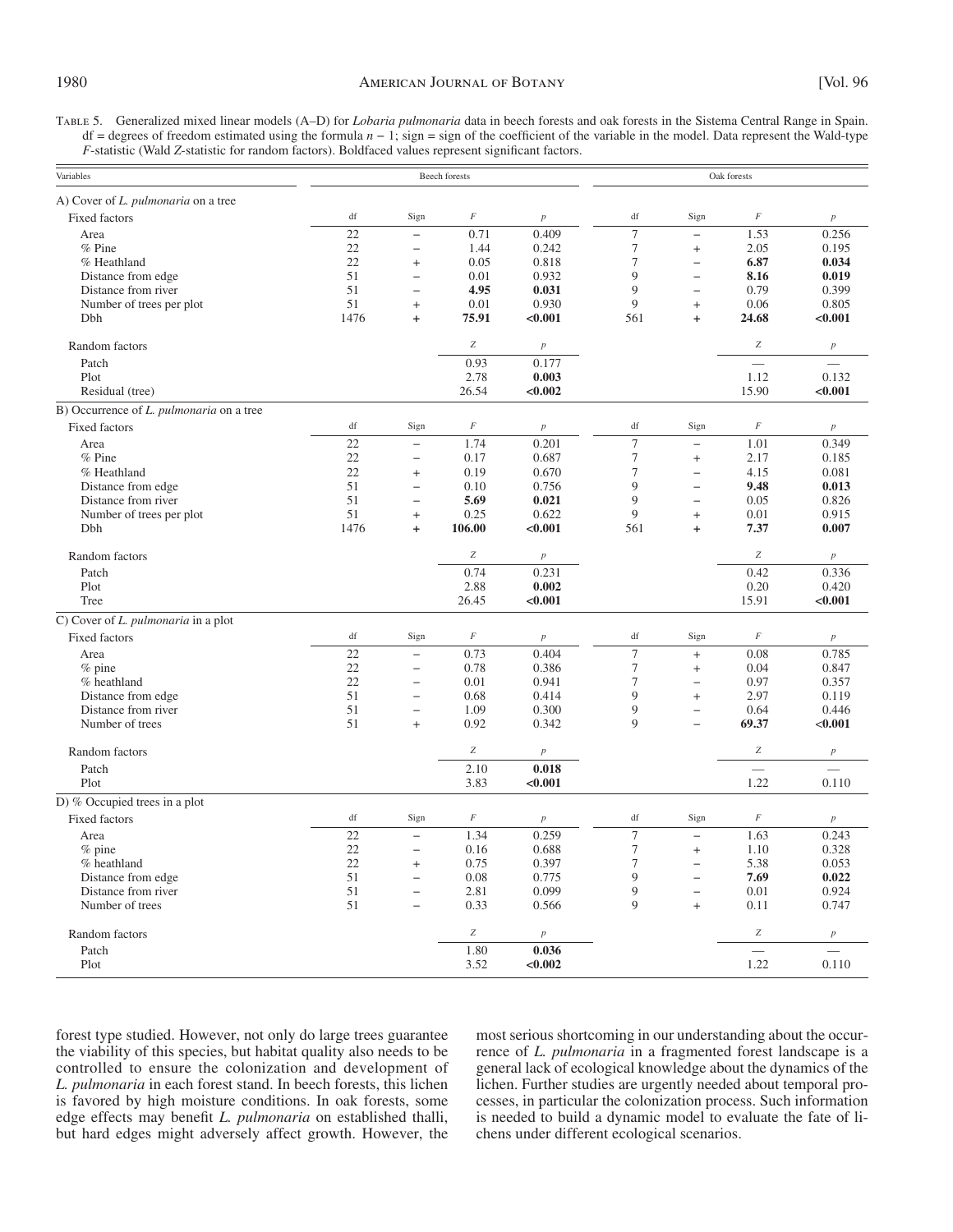#### LITERATURE CITED

- ANDERSON, J., J. MARCUS ROWCLIFFE, AND G. COWLISHAW. 2007. Does the matrix matter? A forest primate in a complex agricultural landscape. Biological Conservation 135: 212-222.
- ANDRÉN, H. 1997. Habitat fragmentation and changes in biodiversity. Ecological Bulletins 46: 140-170.
- ANDRÉN, H., A. DELIN, AND A. SEILER. 1997. Population response to landscape changes depends on specialization to different landscape elements. Oikos 80: 193-196.
- BARKMAN, J. J. 1958. Phytosociology and ecology of crytogamic epiphytes. Koninklyke Van Gorcum and Co., Assen, Netherlands.
- BELINCHÓN, R., I. MARTÍNEZ, A. ESCUDERO, G. ARAGÓN, AND F. VALLADARES. 2007. Edge effect on epiphytic communities in a Mediterranean *Quercus pyrenaica* forest. *Journal of Vegetation Science* 18: 81-90.
- CASTRO, M. P. 2002. Factores que limitan el crecimiento de la vegetación leñosa mediterránea. Respuesta de las plantas: De órgano a comunidad. *In* J. Charco [ed.], La regeneración natural del bosque mediterráneo en la Península Ibérica, 47-86. ARBA-Ministerio de Medio Ambiente, Madrid, Spain.
- COOK, W. M., R. M. ANDERSON, AND E. W. SCHWEIGER. 2004. Is the matrix really inhospitable? Vole runway distribution in an experimentally fragmented landscape. Oikos 104: 5-14.
- Cousins, S. A. O., and O. Eriksson . 2001 . Plant species occurrences in a rural hemiboreal landscape: Effects of remnant habitats, sites history, topography, and soil. *Ecography* 24: 461-469.
- COXSON, D. S., AND S. K. STEVENSON. 2005. Retention of canopy lichens after partial-cut harvesting in wet-belt interior cedar-hemlock forests, British Columbia, Canada. *Forest Ecology and Management* 204: 99-114.
- Coxson, D. S., and S. K. Stevenson . 2007 . Growth rate responses of *Lobaria pulmonaria* to canopy structure in even-aged and old-growth cedar – hemlock forests of central-interior British Columbia, Canada. *Forest Ecology and Management* 242: 5-16.
- DEBINSKI, D. M., AND R. D. HOLT. 2000. A survey and overview of habitat fragmentation experiments. *Conservation Biology* 14: 342–355.
- Denison, W. C. 2003 . Apothecia and ascospores of *Lobaria oregana* and *Lobaria pulmonaria* investigated. *Mycologia* 95 : 513 – 518 .
- DETTKI, H., M. EDMAN, P.-A. ESSEEN, H. HEDENÅS, B. GUNNAR JONSSON, N. KRUYS, J. MOEN, AND K. E. RENHORN. 1998. Screening for species potentially sensitive to habitat fragmentation. *Ecography* 21: 649-652.
- ELLIS, C. J., AND B. J. COPPINS. 2007. 19th century woodland structure controls stand-scale epiphyte diversity in present-day Scotland. *Diversity & Distributions* 13: 84-91.
- ERIKSSON, O. 1996. Regional dynamics of plants: A review of evidence for remnant source–sink and metapopulation. *Oikos* 77: 248–258.
- Fahrig, L. 2003 . Effects of habitat fragmentation on biodiversity. *Annual Review of Ecology Evolution and Systematics* 34: 487-515.
- FORMAN, R. T. T. 1995. Land mosaics: The ecology of landscapes and regions. Cambridge University Press, Cambridge, UK.
- Gauslaa, Y., M. Ohlson, K. A. Solhaug, W. Bilger, and L. NYBAKKEN. 2001. Aspect-dependent high-irradiance damage in two transplanted foliose forest lichens, *Lobaria pulmonaria* and *Parmelia sulcata. Canadian Journal of Forest Research* 31 : 1639 – 1649 .
- GAUSLAA, Y., AND K. A. SOLHAUG. 2001. Fungal melanins as a sun screen for symbiotic green algae in the lichen *Lobaria pulmonaria. Oecologia* 126: 462-471.
- GIMÉNEZ-BENAVIDES, L., A. Escudero, and J. M. Iriondo. 2007. Reproductive limits of a late-flowering high mountain Mediterranean plant along an elevational climate gradient. *New Phytologist* 173: 367 – 382 .
- GOWARD, T., B. McCUNE, AND D. V. MEIDINGER. 1994. The lichens of British Columbia: Illustrated keys. Part 1. Foliose and squamulose species. Research Branch, BC Ministry of Forests, Victoria, British Columbia, Canada.
- Gu, W., M. Kuusinen, T. Konttinen, and I. Hanski . 2001 . Spatial pattern in the occurrence of the lichen *Lobaria pulmonaria* in managed and virgin boreal forests. *Ecography* 24: 139-150.
- GUISAN, A., T. C. EDWARDS JR, AND T. HASTIE. 2002. Generalized linear and generalized additive models in studies of species distributions: setting the scene. *Ecological Modelling* 157: 89-100.
- GUSTAFSSON, L., K. HYLANDER, AND C. JACOBSON. 2004. Uncommon bryophytes in Swedish forests — Key habitats and production forests compared. Forest Ecology and Management 194: 11-22.
- HANSKI, I., AND O. E. GAGGIOTTI. 2004. Ecology, genetics, and evolution of metapopulations. Elsevier, San Diego, California, USA.
- HANSKI, I., M. KUUSSAARI, AND M. NIEMINEN. 1994. Metapopulation structure and migration in the butterfly *Melitaea cinxia. Ecology* 75: 747-762.
- HAYNES, K. J., AND J. T. CRONIN. 2004. Confounding of patch quality and matrix effects in herbivore movement studies. *Landscape Ecology* 19: 119-124.
- HAZELL, P., AND L. GUSTAFSSON. 1999. Retention of trees at final harvest-evaluation of a conservation indicator: Successional sequence in *Populus tremula stands. Biological Conservation* 90: 133-142.
- HERNÁNDEZ, J. E., and H. Sainz. 1978. Ecología de los hayedos meridionales ibéricos: El macizo de Ayllón. Ministerio de Agricultura, Madrid, Spain.
- JOHANSSON, P. 2008. Consequences of disturbance on epiphytic lichens in boreal and near boreal forests. *Biological Conservation* 141: 1933 – 1944.
- JOHANSSON, P., AND J. EHRLÉN. 2003. Influence of habitat quantity, quality and isolation on the distribution and abundance of two epiphytic lichens. *Journal of Ecology* 91: 213-221.
- KALWIJ, J. M., H. WAGNER, AND C. SCHEIDEGGER. 2005. Effects of stand-level disturbances on the spatial distribution of a lichen indicator. *Ecological Applications* 15: 2015-2024.
- KEYMER, J. E., P. A. MARQUET, J. X. VELASCO-HERNÁNDEZ, AND S. A. Levin. 2000. Extinction thresholds and metapopulation persistence in dynamic landscapes. *American Naturalist* 156: 478-494.
- Kuusinen, M. 1996 . Cyanobacterial macrolichens on *Populus tremula* as indicators of forest continuity in Finland. *Biological Conservation* 75: 43-49.
- LINDENMAYER, D. B., AND J. F. FRANKLIN. 2002. Conserving forest biodiversity: A comprenhensive multiscaled approach. Island Press, Washington, D.C., USA.
- LÖBEL, S., T. SNÄLL, AND H. RYDIN. 2006. Metapopulation processes in epiphytes inferred from patterns of regional distribution and local abundance in fragmented forest landscapes. *Journal of Ecology* 94 : 856-868.
- MARTÍNEZ, I., G. ARAGÓN, F. J. SARRIÓN, A. ESCUDERO, A. R. BURGAZ, AND B. COPPINS. 2003. Threatened lichens in central Spain. Cryptogamie. Mycologie 24: 73-97.
- McCULLAGH, P., AND J. A. NELDER. 1989. Generalized linear models, 2nd ed. Monographs on statistics and applied probability, vol. 37. Chapman and Hall, London, UK.
- McCune, B. 1993 . Gradient in epiphyte biomass in three *Pseudotsuga – Tsuga* forests of different ages in western Oregon and Washington. *Bryologist* 96 : 405 – 411 .
- MOILANEN, A., AND I. HANSKI. 1998. Metapopulation dynamics: Effects of habitat quality and landscape structure. *Ecology* 79: 2503-2515.
- Nielsen, S. E., G. B. Stenhouse, and M. S. Boyce . 2006 . A habitatbased framework for grizzly bear conservation in Alberta. *Biological*  Conservation 130: 217-229.
- PALMQVIST, K., AND B. SUNDBERG. 2000. Light use efficiency of dry matter gain in five macrolichens: Relative impact of microclimatic conditions and species-specific traits. *Plant, Cell & Environment* 23:  $1 - 14.$
- PHARO, E., AND C. E. ZARTMAN. 2007. Bryophytes in a changing landscape: The hierarchical effects of habitat fragmentation on ecological and evolutionary processes. *Biological Conservation* 135: 315 – 325.
- PRIMACK, R. B., AND E. RODRIGUES. 2001. Biologia da Conservação. Editora Midiograf, Londrina, Brasil.
- Purvis, O. W., B. J. Coppins, D. L. Hawksworth, P. W. James, and D. M. MOORE. 1992. The lichen flora of Great Britain and Ireland, 2nd ed. British Lichen Society, London, UK.